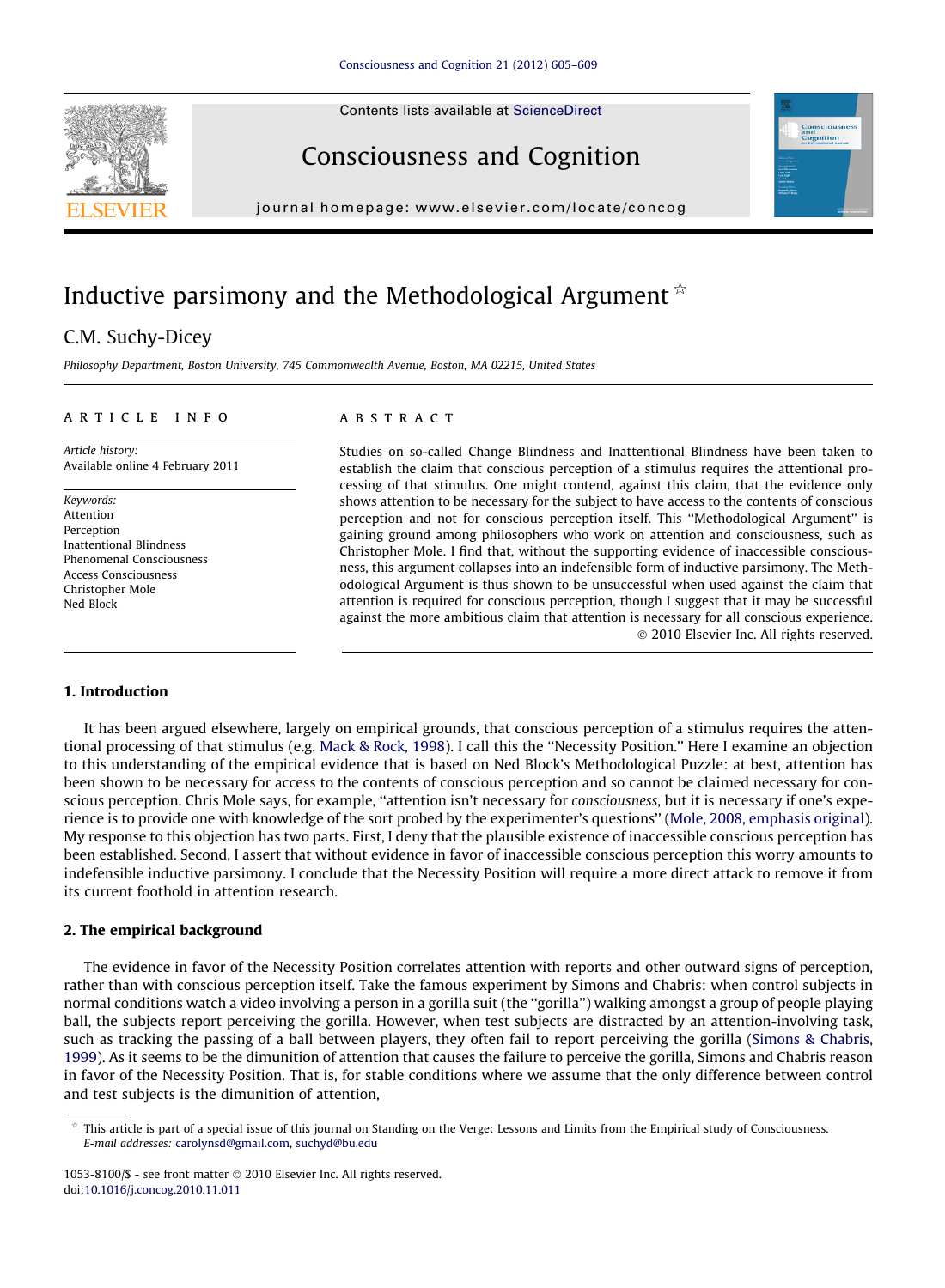- 1. All control subjects report consciousness of the gorilla  $(C(g))$ .
- 2. Some test subjects do not report  $C(g)$ .
- IC3. Thus, diminished attention is sometimes sufficient for a failure to report  $C(g)$ .
- 4. If diminished attention is sometimes sufficient for a failure to report  $C(g)$ , then some attention is necessary for the report of  $C(g)$ .
- IC5. Thus, some attention is necessary for the report of  $C(g)$ .
- 6. Failure to report  $C(g)$  indicates an absence of  $C(g)$ .
- IC7. Thus, some attention is necessary for  $C(g)$ .
	- 8. For any x, if attention is necessary for  $C(g)$ , then it is necessary for  $C(x)$ .
	- C. Some attention is necessary for  $C(x)$ .

This representation of Simons and Chabris' argument has at least two main points of weakness. First, against the sixth premise, the failure to report a percept does not necessarily indicate an absence of the relevant percept in consciousness, even when we assume the honesty of the subjects. This criticism is partially answered by Simons and Chabris when they claim that subjects who failed to report perceiving the gorilla also did not show other signs of having perceived a gorilla. They did not, for instance, laugh or show surprise as the control subjects did. However, more extensive observations of the subjects would be necessary to answer this worry. Second, against the eighth premise, even if conscious perception requires attention in the conditions of the experiment, this does not show that attention is necessary for all conscious perception. Both of these weaknesses, common to arguments in favor of the Necessity Position, are exposed by the Methodological Argument.

#### 3. The development of the Methodological Argument

Ned Block's division of phenomenal from access consciousness ([Block, 2005\)](#page-4-0) and his Methodological Puzzle [\(Block,](#page-4-0) [2008a](#page-4-0)) inspire the development of the Methodological Argument against the Necessity Position. Block understands phenomenal consciousness as the experiential aspect of consciousness: ''Phenomenally conscious content is what differs between experiences as of red and green'' [\(Block, 2005\)](#page-4-0). This quote refers to the Inverted Spectrum Argument, where it is argued that behavioral and functional accounts of consciousness fail to distinguish between a normal subject experiencing red and an inverted-spectrum subject experiencing green [\(Block, 1990](#page-4-0)). Thus, phenomenal consciousness is the experiential aspect of consciousness that is left out of behavioral and functional accounts. Access consciousness, on the other hand, is the functional aspect of consciousness. This is contrasted with functionality outside of consciousness (e.g. sleepwalking), which evinces ''indirect control... but not direct control of the sort that happens when a representation is poised for free use as a premise in reasoning and can be freely reported. (It is this free use that characterizes access-consciousness.)'' [\(Block,](#page-4-0) [1995](#page-4-0)). Block argues that conscious functionality occurs when we are able to access our mental states, in the sense that we are able to reflect and act on them. Thus, phenomenal consciousness is the more basic aspect of consciousness, which Block claims can occur with low-level neural processing, whereas access consciousness is thought to require higher-level neural areas [\(Block, 2008a\)](#page-4-0).

Perhaps one can understand the phenomenal-access distinction by seeing that, for a stimulus  $x$ , conscious perception of  $x$ consists of both access to x and phenomenal experience of x. If this distinction holds, the accessibility or inaccessibility of x does not depend on the presence or absence of phenomenal experience. Furthermore, for phenomenal experience to be itself accessible, it would have to become an object of conscious perception (an x), and thus would no longer itself be conscious perception. For this reason, phenomenal consciousness, qua phenomenal consciousness, is not only un-accessed, but inaccessible.

The Methodological Puzzle is introduced by Block as an apparent problem for the phenomenal-access distinction (which he later attempts to solve). The Methodological Puzzle is that of finding a method that can detect pure phenomenal consciousness. As Block states the problem:

It does not seem that we could find any evidence that would decide one way or the other [whether the neural correlate of consciousness necessarily includes the correlate of access consciousness] because any evidence would inevitably derive from reportability of a phenomenally conscious state, and so it could not tell us about the phenomenal consciousness of a state which cannot be reported. So there seems a fundamental epistemic limitation in our ability to get a complete empirical theory of phenomenal consciousness. This is the Methodological Puzzle that is the topic of this paper ([Block, 2008a](#page-4-0)).

This language of ''report'' is soon after replaced with ''access'' to cover cases where patients cannot report (but can access) their conscious states. With this change, the idea is that to find evidence of pure phenomenal consciousness we would need the subject to be able to access this mental state, but pure phenomenal consciousness is inaccessible by definition. That is, pure phenomenal consciousness comprises only the aspects of consciousness outside of function, including access.

Where the Methodological Puzzle is the puzzle of finding experimental methods that will isolate pure phenomenal consciousness, the Methodological Argument claims that without such a method our research on consciousness is incomplete. Thus, even if the puzzle is insoluble, one might use it as an objection to the view that a failure to exhibit consciousness indicates a lack of consciousness. Although Block does not make this argument, it is a natural extension of his Methodological Puzzle. The Methodological Argument could go as follows: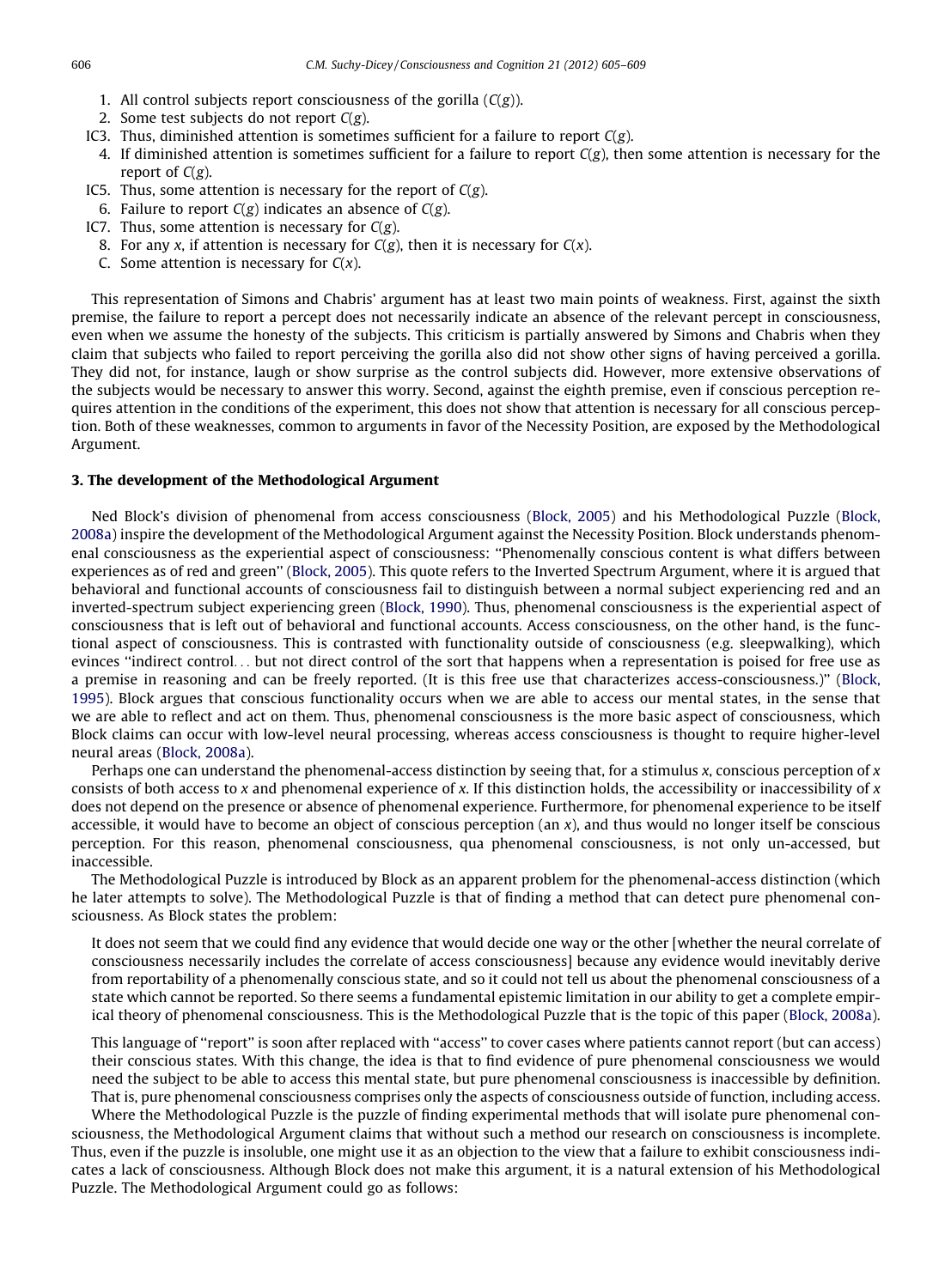- 1. One might fail to exhibit consciousness of  $x$  ( $C(x)$ ) if one lacks access to x.
- 2. One might (separately) fail to exhibit  $C(x)$  if one lacks both access to x and phenomenal consciousness of x.
- IC3. Thus, one might fail to exhibit  $C(x)$  because of a failure of access or because of an additional failure of phenomenal consciousness.
	- 4. The claim that a failure to exhibit  $C(x)$  represents a failure of phenomenal and access consciousness is a stronger claim than that it represents a failure of access consciousness alone.
	- 5. Given two distinct claims that can be inferred from the same evidence, one should adopt the weaker of the two claims (inductive parsimony).
	- C: The failure to exhibit  $C(x)$  only entails a lack of access to x.

If successful, the Methodological Argument can be used to argue against nearly any instance of asserting the absence of consciousness from evidence of its absence, including the evidence in favor of the Necessity Position. The argument hinges on two points: that phenomenal consciousness is separable from access consciousness (second premise) and that one should exercise parsimony in inductive inference (fifth premise).

If we apply the Methodological Argument to the Necessity Position, we can argue that the methods of testing the relationship between attention and conscious perception leave out phenomenal consciousness, yielding incomplete findings. Thus, any of our current tests that show attention to be necessary for conscious perception at most exhibit necessity for accessible conscious perception. Mole suggests, for example, that ''inattention leads to a lack of accessibility, rather than a lack of consciousness'' ([Mole, 2008](#page-4-0)). As a failure of access can cause both an absence of outward signs and an absence of report, this would explain the observable differences between Simons and Chabris' two groups. Further, Mole claims, ''in order for the hypothesis that attention is necessary for perception to be established, it will be necessary to rule out the story outlined above'' ([Mole, 2008](#page-4-0)). Thus, according to Mole, the burden of proof rests with the Necessity Position so long as conscious perception outside the grasp of access cannot be ruled out. To assess the Methodological Argument I will look at support for the inclusion of the second and fifth premises. That is, I will look at evidence, first, that phenomenal consciousness is separable from access consciousness and second, that we should use inductive parsimony in this case.

#### 4. Evidence for inaccessible consciousness

As mentioned above, Block thinks the Methodological Puzzle can be solved. That is, he thinks there is evidence that points to the existence of inaccessible consciousness. Such evidence would count against worries surrounding the second premise of the Methodological Argument, that there is a separable type of consciousness outside the grasp of access. Namely, Block thinks evidence of experiential overflow, or experience that overflows the capacities for access, supports the existence of inaccessible or pure phenomenal consciousness.

This experiential overflow can be found in studies on working memory limits ([Block, 2008b, 2008a\)](#page-4-0). The limit to working memory, which is shared by access consciousness, is sometimes set at around four bits of information, where the grain of a bit is contextually determined. This limit is evinced, for instance, when a subject is flashed a random set of twelve letters for a fraction of a second, as in the Sperling experiments, and is only able to access and report around four individual letters ([Sperling, 1960](#page-4-0)).

The grain of a bit depends on the subject's conceptual toolbox and past experience. For example, if a Sperling subject familiar with reading the English language is flashed ''four-letter word,'' he or she should be able to report all 14 letters, as these letters are grouped into three bits. If, on the other hand, a subject who is not familiar with reading Czech is flashed ''ctyri-slova dopisu,'' he or she will probably only be able to remember four of the 16 letters, as though they were a random set. Likewise, most adult humans can correctly choose the fuller of two buckets of candy after watching how many pieces have been put into each bucket. An infant however, is unable to choose correctly if more than four candies are placed in either of the two buckets [\(Feigenson & Carey, 2003](#page-4-0)). The difference is in the ability to count: the infant is forced to use one bit of information for each candy (maxing out at four candies), while the adult can reduce multiple candies into a single number concept, or bit.

As the working memory limit of four bits is also a limit to access, Block argues that we have indirect evidence for pure phenomenal consciousness anytime we experience more than four bits of information. Specifically, he claims that because we experience all of the letters in a Sperling letter display but can only report four of them, the capacity of the mechanism for phenomenal consciousness must overflow that of access consciousness [\(Block, 2008a](#page-4-0)).

An analysis of Block's claim depends on how we understand the sense of ''overflow.'' If we understand the claim to concern an overflow of information, then we have to show that there is more total information available to phenomenal consciousness than to access consciousness. However, as bits can be formed at different levels of grain, showing that a subject has phenomenal consciousness of all the letters at one time and access to only four of the letters at a later time does not necessarily evince informational overflow. That is, the subject could have phenomenal and access consciousness of all the letters as a single, low-resolution bit at one time and have phenomenal and access consciousness of four distinct letters at the other, maintaining the limit of four bits. Sid Kouider demonstrates this informational limit by showing that when a subject claims to experience all the letters in a flashed display he or she does not notice when the letters are reversed or replaced with non-letters ([Kouider, de Gardelle, & Dupoux, 2008](#page-4-0)). This suggests that the subject has only low-grain information about all of the letters until accessing them as individual letters. In this case, the limit to working memory may be an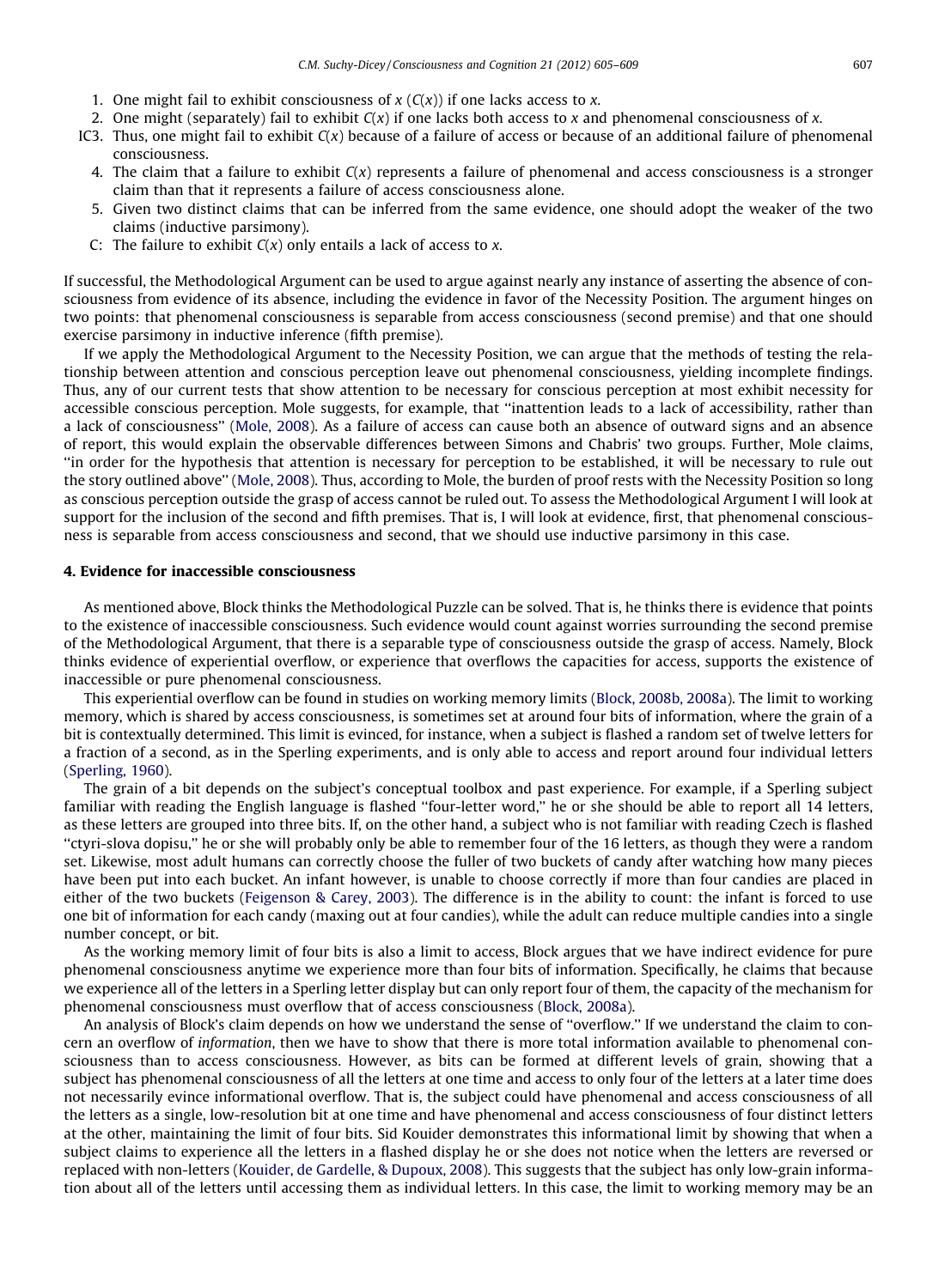informational limit to both access consciousness and phenomenal consciousness. Thus, we do not necessarily have evidence of informational overflow in the Sperling experiment. In fact, as information is a functional concept and phenomenal consciousness exists outside of function, it is difficult to imagine how phenomenal consciousness could overrun access consciousness in informational terms.

If we instead understand ''overflow'' in the sense of quality or aspect, then Block may have a point. In this understanding, phenomenal consciousness is an aspect or quality of consciousness that overflows the informational aspect of consciousness, which is contained in access consciousness. One might think, for instance, that consciousness has a presentational aspect that is separable from its informational aspect. This intuition – that access and function do not seem sufficient for consciousness, indicating that some further quality or aspect of consciousness overflows this informational aspect – is captured in Block's China Brain example ([Block, 1980\)](#page-4-0) and, more completely, in Chalmers' Zombie World example ([Chalmers, 1996\)](#page-4-0). This understanding of overflow would not be overturned by the worries given against informational overflow. However, as conscious perception is inherently informational, this version of the overflow claim could not be used to support the idea that conscious perception is separable from access. That is, consciousness of anything is already informational, and so must involve access and function. Thus, this version of the overflow claim does not help us to find purely phenomenal conscious perception.

Recall that the purpose of attempting to establish evidence for inaccessible conscious perception is to support the second premise of the Methodological Argument. If the reasoning given so far is correct then we do not yet have this evidence. The next step of my paper will be to show that without evidence for inaccessible conscious perception the Methodological Argument collapses into an indefensible form of inductive parsimony.

#### 5. Indefensible use of inductive parsimony

Inductive inference, as I understand it, provides the link from evidence of particulars to general claims. For example, from the evidence that a significantly large number of plants require water to grow, one might inductively conclude that plants generally require water to grow. Inductive parsimony limits the justification of this inference.

Inductive parsimony can come in two forms: logical and pragmatic. In what I call its logical form, inductive parsimony is based upon an allegedly unbridgeable gap between particular and general claims in virtue of the numerical distinctness of the particulars. Thus, for logical inductive parsimony, the claim that all tokens of a type share a certain property requires confirmation of the instantiation of this property for every token, and not just for a significantly large number of tokens that are members of the same type.

One uses what I call pragmatic inductive parsimony when there is a pragmatic reason to doubt the extension of the available evidence to other tokens, such as positive evidence that distinguishes the untested from the tested tokens. Importantly, not every distinction between the tested and untested tokens causes concern for the pragmatic – the distinction must be relevant to the extension of the property in question. For example, despite admitting a distinction between Kansas and Oklahoma, the pragmatic would not bar an inductive move from the claim that some flowers in Kansas require water to grow to the claim that flowers in Oklahoma also require water to grow because the difference between Kansas and Oklahoma is not relevant to the property of requiring water to grow.

A practical concern about logical inductive parsimony is that accepting its force greatly restricts the types of claims that can be justified. To see this, consider the evidence we have for the claim that plant growth requires water: plant  $\psi^n$  at location  $\lambda^n$  and time  $\tau^n$  changes height when given water  $\omega^n$  (for any plant n between one and some significantly large number). According to logical inductive parsimony, we are not justified in making inductive inferences across times and locations, much less across individual plants and samples of water. Thus, the most we can do in informing others of this evidence is to state the combination of particulars; the logically parsimonious could not even say that water was required for the first plant to grow, but only state the co-presence of water and plant growth at a particular time and place. Conversely, in order to treat particulars as tokens of a type, logical inductive parsimony must be set aside. That is, to draw an inference from the particular evidence of plants  $\psi^1$  and  $\psi^2$ , for example, one must claim that plants  $\psi^1$  and  $\psi^2$  are tokens of the same type. One must, therefore, move beyond logical inductive parsimony to embrace the use of types.

One way of satisfying this problem is to accept the use of types for practical reasons while limiting the scope of logical inductive parsimony to metaphysical claims. Logical inductive parsimony is suited to this limited application because it is based upon the unqualified (i.e. metaphysical) contention that a new token might not instantiate a property solely because it is numerically distinct from the tested tokens. This worry is illegitimate when applied to claims that remain metaphysically neutral about induction. For instance, logical inductive parsimony should not be applied to discussions about claims in the domain of particular sciences or the philosophies of particular sciences, since the use of terms like ''necessity'' in these domains is metaphysically neutral. That is, for the research scientist, it suffices that our best knowledge points to x as necessary for y in all observable cases where natural laws are held to be constant, without taking a stand on whether  $x$  is necessary for  $y$  in every metaphysically possible case. In other words, logical inductive parsimony may usefully put into question the justification of inductive inferences in general, but not the status of a particular inference, qua particular inference.

If one accepts the arguments given above on the defensible use of inductive parsimony, then the fifth premise should be modified: ''given two pragmatically distinct claims that can be inferred from the same evidence, one should adopt the weaker of the two claims.'' In that case, the Methodological Argument will only be successful if it can produce a pragmatic distinction between phenomenal and access consciousness. However, because of our failure to find evidence of inaccessible conscious